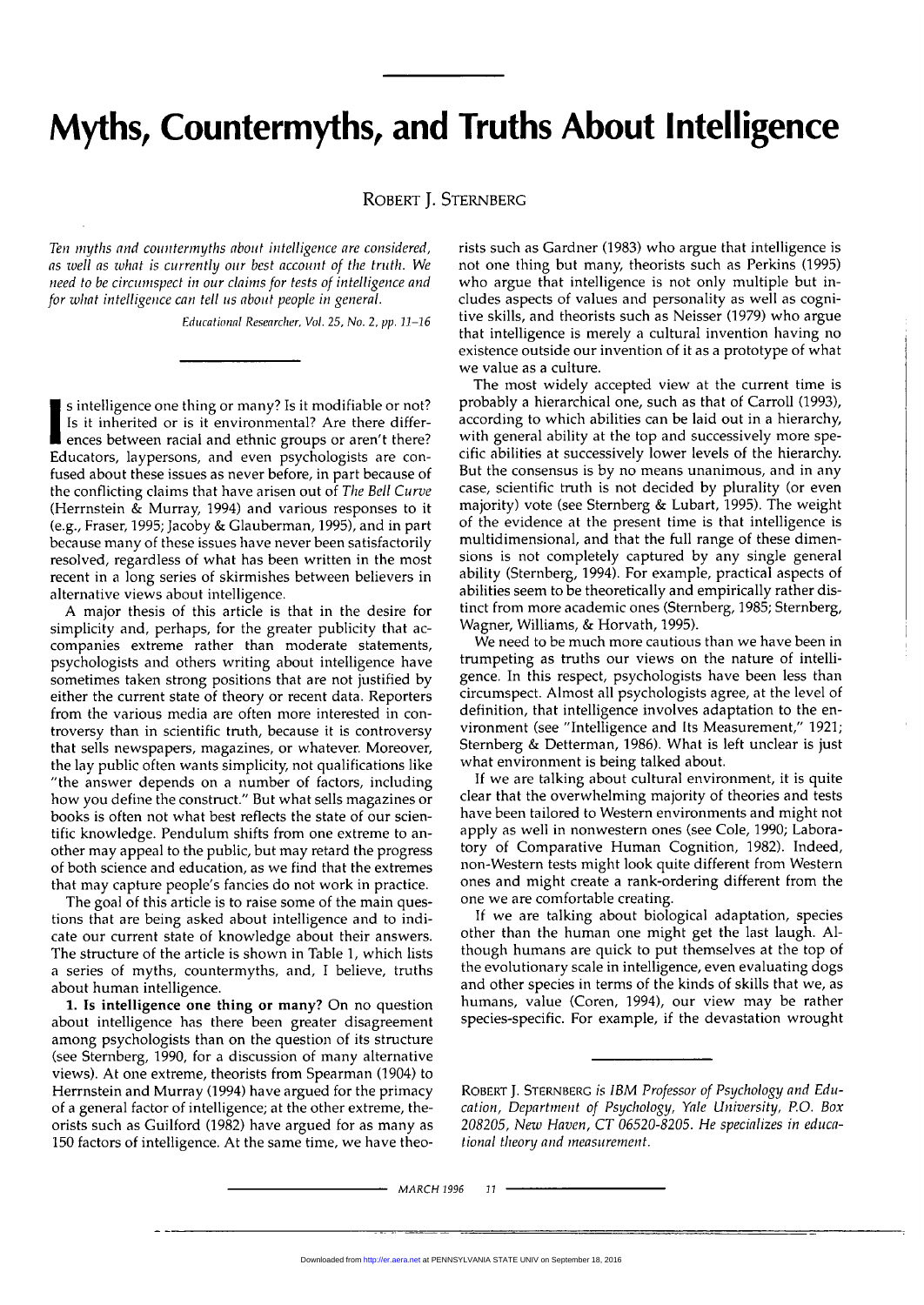| Myth                                                                                                     | Mythical Countermyth                                                                                         | Truth                                                                                                                                  |
|----------------------------------------------------------------------------------------------------------|--------------------------------------------------------------------------------------------------------------|----------------------------------------------------------------------------------------------------------------------------------------|
| 1. Intelligence is one thing, $g$ (or IQ)                                                                | Intelligence is so many things you can hardly<br>count them.                                                 | Intelligence is multidimensional but scientifi-<br>cally tractable.                                                                    |
| 2. The social order is a natural outcome of<br>the IQ pecking order                                      | Tests wholly create a social order.                                                                          | The social order is partially but not exclusively<br>created by tests.                                                                 |
| 3. Intelligence cannot be taught to any mean-<br>ingful degree.                                          | We can perform incredible feats in teaching<br>individuals to be more intelligent.                           | We can teach intelligence in at least some<br>degree, but cannot effect radical changes at<br>this point.                              |
| 4. IQ tests measure virtually all that's important<br>for school and job success.                        | IQ tests measure virtually nothing that's impor-<br>tant for school and job success.                         | IQ tests measure skills that are of moderate<br>importance in school success and of modest<br>importance in job success.               |
| 5. We are using tests too little, losing valuable<br>information.                                        | We're overusing tests and should abolish them.                                                               | Tests, when properly interpreted, can serve a<br>useful but limited function, but often they are<br>not properly interpreted.          |
| 6. We as a society are getting stupider because<br>of the dysgenic effects of stupid superbreed-<br>ers. | We have no reason at all to fear any decline in<br>intellectual abilities among successive genera-<br>tions. | We have some reason to fear loss of intellec-<br>tual abilities in future generations, but the<br>problem is not stupid superbreeders. |
| 7. Intelligence is essentially all inherited except<br>for trivial and unexplainable variance.           | Intelligence is essentially all environmental ex-<br>cept for trivial and unexplainable variance.            | Intelligence involves substantial heritable and<br>environmental components in interaction.                                            |
| 8. Racial differences in IQ clearly lead to dif-<br>ferential outcomes.                                  | Racial differences in IQ have nothing to do<br>with differential environmental outcomes.                     | We don't really understand the relationships<br>among race, IQ, and environmental outcomes.                                            |
| 9. We should write off stupid people.                                                                    | There's no such thing as a stupid person.<br>Everyone is smart.                                              | We need to rethink what we mean by "stupid"<br>and "smart."                                                                            |
|                                                                                                          |                                                                                                              |                                                                                                                                        |

Table 1 Myths, Mythical Countermyths, and Truths About Intelligence

by the HIV virus were attributed to extraterrestrial aliens who attacked Earth and devised weapons and counterweapons that so far always outwitted our own, we might view the aliens as smarter than we are. And if we read of some other species that was unique in the history of all species in devising the weapons of its own mass destruction, we might not necessarily conclude that this species was the most intelligent of all. The question of what is intelligent in a long-term evolutionary perspective, therefore, is wide open.

**2. Is the social order a natural result of people's differing levels of intelligence?** A central and particularly controversial claim of Herrnstein and Murray's (1994) is that differences in intelligence across people have resulted in the formation of a "cognitive elite." According to these authors, "no one decreed that occupations should sort us out by our cognitive abilities, and no one enforces the process. It goes on beneath the surface, guided by its own invisible hand" (p. 52).

This somewhat glib and modernized version of social Darwinism is belied by the fact, recognized by Herrnstein and Murray, that at different points in the history of civilization, different factors have sorted people into different social classes. During the Middle Ages, one's social status was completely determined by one's parentage. If you were born a noble, a noble you remained. If you were born a serf, so you remained.

Even as late as the 1950s in the United States, scores on standardized tests of cognitive abilities counted for far less in society than they do now. As Herrnstein and Murray point out, in 1950, only 55% of high school graduates in the top IQ quartile went directly to college (compared with 80% in 1980), and the mean SAT-verbal score at Harvard was a mere 583 (on the older SAT scale), compared with 678 in 1960.

The point is that societies choose their bases for sorting, and abilities measured by current cognitive tests are simply one of many bases for sorting. The abilities for which societies sort change: They have changed in the United States over the past several decades, and they have changed in Russia over just the past several years, causing social upheaval.

We should not overestimate the importance of the fact, pointed out by Herrnstein and Murray (1994), that people in higher prestige occupations in the United States have higher IQs. Of course they do: Their passage through the gates that enable them to enter these occupations generally requires that they take cognitive tests—the SAT or ACT for college, the GRE for graduate school, the LSAT for law school, the GMAT for business school, the MCAT for medical school, and so on. If you do not score well on these tests, your ability to pass through the gates for entry into the more prestigious occupations is severely curtailed. If you do not test reasonably well, you are likely to find that

12 EDUCATIONAL RESEARCHER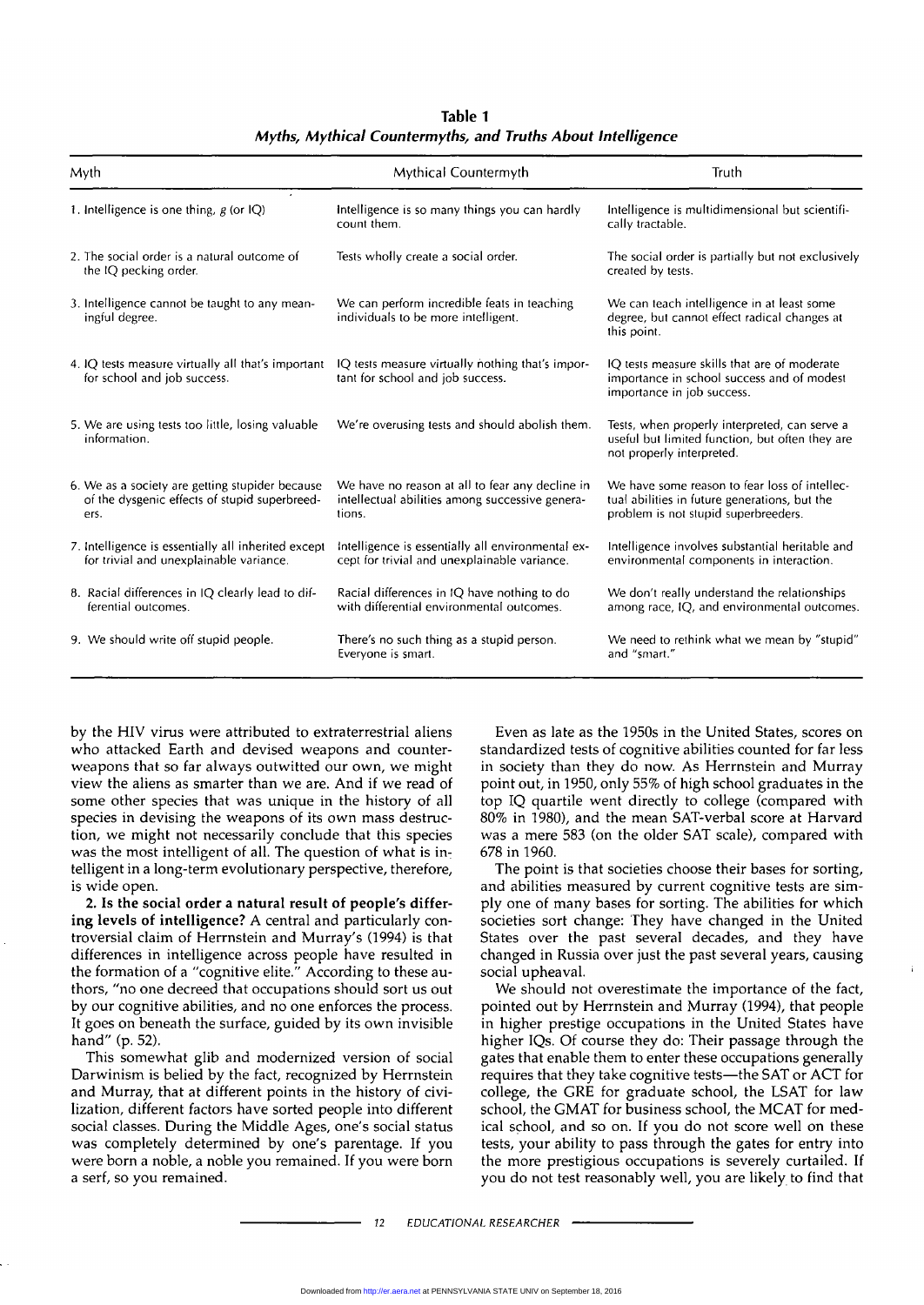you can't even get the training, much less the high-prestige job, that you well might want.

We might have chosen to focus on other attributes. For example, one could argue that creativity—which is not measured by any of the widely used cognitive tests, is at least as important for job success as are the kinds of memory and analytical abilities measured by the conventional tests (see Sternberg, 1988; Sternberg & Lubart, 1995). As a different kind of example, if we decided only to admit tall people to selective colleges, and very tall ones to graduate, law, business, and medical schools, we would notice some years after our decision that people in high-prestige occupations tend to be tall. Lest this sorting procedure sound silly, we should keep in mind that there is, in fact, a correlation between height and various kinds of success (CEOs, for example, tend to be well above average in height).

At the same time, it would be foolish to dismiss altogether the role of psychometrically measured intelligence in societal success. For better or worse, we have created a society in which such intelligence does matter, a fact amply documented by Hunter and Schmidt (Hunter & Hunter, 1984; Schmidt & Hunter, 1981, 1993). And the same skills may well matter in greater or lesser degree in other societies. Our own social order, then, is partially a function of the kinds of cognitive abilities measured by psychometric tests, but the proportions of variation accounted for in job placement, usually in the order of .1 to .3, are far from a complete explanation of what leads some people to highprestige and others to low-prestige jobs.

**3. Can intelligence be taught to any meaningful degree?** Herrnstein and Murray (1994), like Jensen (1969) before them, have argued that intelligence cannot be modified to any meaningful degree. This claim is a bit strange in view of the results of one highly successful program directed by Herrnstein himself (Herrnstein, Nickerson, De Sanchez, & Swets, 1986) and of the documented success (in refereed journals) of other programs as well (e.g., Ramey, 1994). A comprehensive review of programs for teaching cognitive skills (Nickerson, Perkins, & Smith, 1985) shows that intellectual skills can be taught to at least some of the people, some of the time. Our own research is consistent with these results (Davidson & Sternberg, 1984; Gardner, Krechevsky, Sternberg, & Okagaki, 1994; Sternberg, Okagaki, & Jackson, 1990).

Whether one views the history of attempts to teach children to think and learn better as successful or not depends in part on what one's expectations are. Certainly, we have not been able to achieve dramatic gains consistently, and overblown claims have soured some by raising their expectations beyond what we can achieve. But to say that "taken together, the story of attempts to raise intelligence is one of high hopes, flamboyant claims, and disappointing results" (Herrnstein & Murray, 1994, p. 389) is an exaggeration. Disappointment is in the mind of the beholder, and in fact, many people working in the field have been cautious rather than flamboyant in their claims.

We need to keep in mind that contemporary attempts to raise intellectual abilities really date back only to the 1960s—to the Head Start program. We can scarcely expect programs in their first 10, 20, or even 30 years to have the kind of stunning success that some might have hoped for. Imagine if we judged medicine by the accomplishments of its first years in ancient Greece, or anywhere else. Moreover, our understanding of cognitive abilities has increased greatly since the 1960s, although of course there is still much to be learned. Certainly it is too early to come to the conclusion that attempts to raise intelligence have been, and will continue in the near term to be, unsuccessful. At the same time, we are in no position to claim that dramatic successes can be achieved on a regular basis.

**4. Do intelligence tests measure pretty much all it takes for success in school and on the job?** We discussed above the role of psychometrically measured intelligence in sorting people into various educational and job streams. How well do such tests account for success, once people are in those streams?

Again, the work of Hunter and Schmidt, cited above, as well as the work of many others, shows correlations between scores on psychometric tests of intelligence and both school and job performance (see, e.g., Hunt, 1995; Jensen, 1980; Ree & Earles, 1993). The cause of these correlations is unclear: Amount of schooling, for example, may affect IQ at least as much as IQ affects amount of schooling (see Ceci, 1990).

During recent years, it has also become amply clear that there is more to the cognitive abilities required for various kinds of school and job success than is measured by IQ and related constructs (such as scores on SATs and ACTs). For example, Ceci and Liker (1986) have shown that men who are successful in making bets at the race track and who use highly complex mental algorithms for predicting winners may have only average IQs. Nunes and her colleagues (Nunes, Schliemann, & Carraher, 1993) have shown that Brazilian street children who can successfully do the math to run a school business may be failing math. And Lave, Murtaugh, and de la Roche (1984) have shown that housewives who can choose better buys by computing unit prices in a supermarket cannot do comparable mathematical operations in a paper-and-pencil arithmetic-operations test.

In our own work, we have shown that measures of practical intelligence that predict success in school as well as measures of practical intelligence that predict performance on the job do not correlate meaningfully with psychometrically measured intelligence (Sternberg & Wagner, 1993; Sternberg, Wagner, & Okagaki, 1993; Sternberg et al., 1995). We have also found, however, that psychometrically measured intelligence predicts these kinds of performances independently of our own tests. In other words, psychometrically measured intelligence is a reasonable predictor of various kinds of success; it is, however, far from being the only one. Thus, it is not true that tests of constructs other than psychometric intelligence "that predict well do so largely because they happen themselves to be correlated with tests of general ability" (Herrnstein & Murray, 1994, **p.** 70).

**5. Are we underusing, or overusing, intelligence tests?**  Herrnstein and Murray (1994) are not alone in their view that we are losing valuable information by not paying sufficient attention to the results of psychometric tests. Indeed, Herrnstein and Murray make these claims largely on the basis of the Hunter-Schmidt work cited above.

From the standpoint of the organization, there may indeed be economic or other gains to be had by paying more attention to scores on tests. We need to ensure that these gains are there to be had, though. For example, we found

73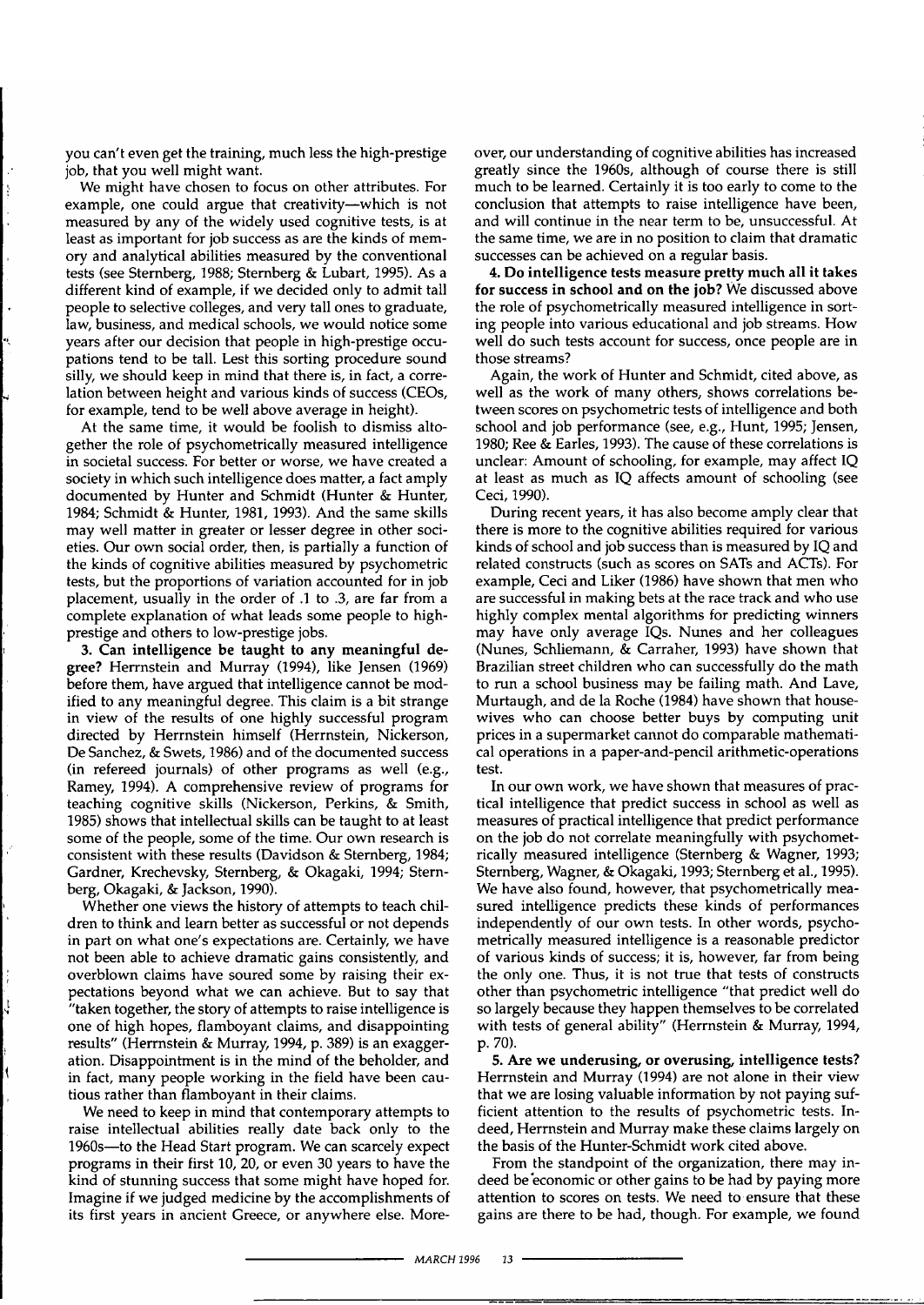that for 10 years' worth of matriculants into our psychology graduate program at Yale, scores on the GRE, although predictive of lst-year grades in the graduate program, were not predictive of professors' ratings of students' analytical, creative, practical, research, or teaching abilities, or of dissertation ratings. When the middle 50% or even 80% of the distribution was eliminated in order greatly to increase the standard deviation of the distribution, prediction of grades shot up, but prediction of the more meaningful kinds of graduate performance did not (Sternberg & Williams, 1994).

If we are going to increase our use of tests, however, we might well wish to consider whether we should broaden the sphere of abilities tested, for example, to include important creative and practical as well as analytical abilities of the kinds measured by conventional tests (Sternberg, 1985). Moreover, we need to remember that what works well, on average, may be disastrous for certain individuals. Those who do not test well may be consistently disadvantaged by heavy reliance on tests, as may be those who are tested under inappropriate circumstances. For example, my own son was moved from the top reading group in one school to the bottom reading group in another, comparable school solely on the basis of a reading-test score obtained in his 1st day in the new school. And some gifted programs still classify children as gifted solely on the basis of a single score on a psychometric test of intelligence or related constructs.

Ultimately, the problem is not with tests, per se, but with how we use them. Tests were originally intended to level the playing field—to increase fairness by reducing the subjectivity of judgments about children. Tests can still serve this purpose, when they are used in conjunction with other predictors and when they measure diverse abilities rather than only unitary aspects of abilities.

**6. Are we becoming stupider as a society as a result of the dysgenic effects of higher rates of reproduction among those with lower psychometric intelligence?**  Herrnstein and Murray (1994) argue that the national level of intelligence in the United States, not to mention other countries, is imperiled by the higher reproduction rates of less intelligent as compared with more intelligent individuals. A fact that they never quite successfully deal with is the so-called "Flynn effect" (Flynn, 1984, 1987)—the fact that intelligence as measured by conventional tests has been rising over a period of a number of years (at least since the 1930s), not only in the United States but in other nations as well.

Of course, it is possible and indeed likely that some influences lead to increases and others to decreases in psychometrically measured intelligence and that the forces leading to increase have been winning out to date, but may not continue to do so. Certainly, higher levels of education would be one of the forces leading to increases (Ceci, 1990).

It is not clear what effect differential rates of reproduction are having on national IQs, nor is it clear what we would do if it did indeed turn out that such differential rates of reproduction were lowering IQs. For one thing, they might be lowering IQs at the same time that they raised levels of other attributes that are important for adaptation. For another thing, it is not clear that IQ should serve as the basis, or even an important basis, for the valuing of a person. And perhaps most importantly, it is not clear that if our goal is to improve societal productivity and well-being in general, reproduction rates are where we should be turning our attention.

In my own view, there is a far greater source of alarm, and a far more manageable one, than differential reproduction rates. It is is the dumbing down of textbooks in the United States, which has been amply demonstrated by Reis and Renzulli (1992). The same phenomenon may be occurring elsewhere as well. One has only to compare current texts at a given grade level with the texts of 10, 20, or 30 years ago to see a progressive deterioration in our standards for what constitutes an acceptable level of reading difficulty for students of a given grade level. If one looks back at the old McGuffey Readers, one may become thoroughly depressed, so much higher were the expectations early in U.S. history than they are at present. And anyone who has written a college text, as I have, knows that the same issues that apply at the elementary and secondary levels apply at the college level as well: The pressure is to keep reading level low, not high.

Some would like to blame the publishers, but really, we have only ourselves to blame, because publishers merely produce what they find will sell. And what they have discovered is that people talk about high standards, but then buy books that meet only low ones. As it is said, educators talk out of both sides of their mouths. If we really want to help our children, we have not only to talk about high standards, but to enforce them, and a good place to start would be in our choice of texts.

7. **Is intelligence essentially inherited or essentially environmental?** Probably no one today would claim that individual differences in intelligence are due wholly to heredity, nor are many psychologists familiar with the data available in 1995 likely to echo the claims of Kamin (1974) that there is no credible evidence for any hereditary effects at all. The heritability of intelligence will depend, of course, on how intelligence is defined (and thus what is inherited) as well as the population about which we are talking. Available data, for example, suggest that heritability in the United States is higher for Whites than for Blacks (Scarr, in press), and that heritability increases with age (Plomin, in press).

To my knowledge, every investigator who actually studies the behavior genetics of human intelligence believes that there is some role both for heredity and for environment in intelligence (see essays in Sternberg & Grigorenko, in press). I personally am not enthusiastic about attempts to assign percentages to heredity and environment because what percentages are assigned depend on so many factors, including geographic, temporal, and other factors. Perhaps more important from an educational point of view is to realize that the heritability of intelligence is a question entirely distinct from that of the modifiability of intelligence. Intelligence could be partially or even highly heritable and, at the same time, partially or highly modifiable. The two issues are simply distinct, as shown, for example, by the fact that certain highly heritable traits are also highly modifiable. For example, height has a heritability coefficient in excess of .9, but heights have gone up in recent generations both in the United States and elsewhere. Phenylketonuria has a, heritability of 1 (i.e., it is completely heritable), but its symptoms (such as mental retardation) can be alleviated by a wholly environmental intervention (withholding of phenylalanine from the diet from the time of birth). Our

**14** *EDUCATIONAL RESEARCHER*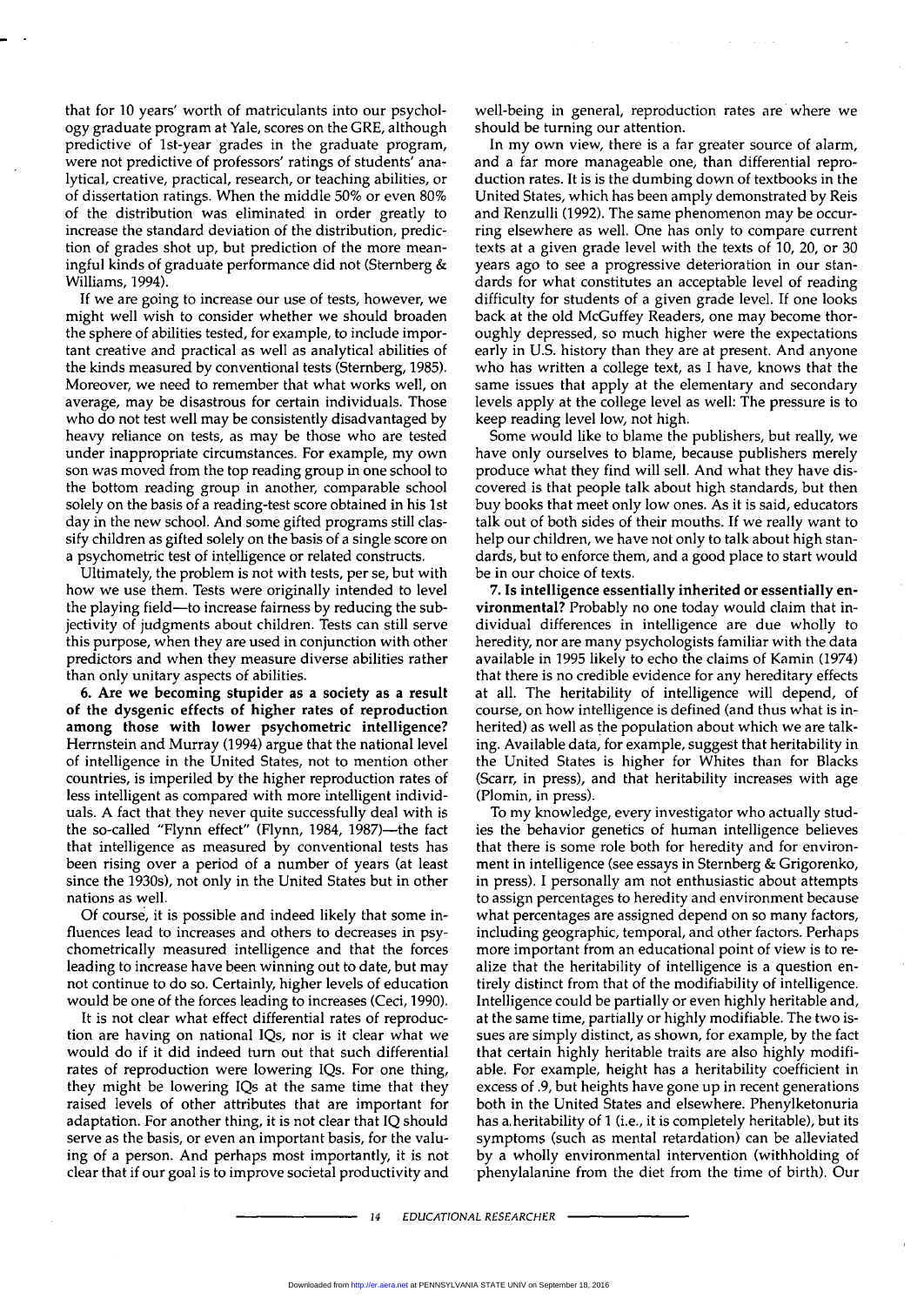ability to modify intelligence, therefore, is not determined in the least by the heritability of intelligence.

**8. Are there racial and ethnic group differences in intelligence, and if so, what causes them and what are their implications for societal outcomes?** The difference of about 1 standard deviation between Blacks and Whites in the United States on psychometric tests of intelligence has been documented many times (Jensen, 1980), although there is also quite credible evidence that the difference has been shrinking (Nisbett, 1995), and the difference may well continue to shrink. Contrary to the claims of Herrnstein and Murray, the preponderance of evidence, reviewed by Nisbett (1995), is that the difference is environmental rather than genetic in origin. But given the probable environmental origins of the difference, we really have very little idea of what the factors are that lead to the difference. We also need to remember that the difference is on tests that many scholars believe measure only certain aspects of intelligence, but by no means the whole thing.

Whatever the origins of the current difference between Blacks and Whites on psychometric tests, it is clear that much more is going on in terms of differences in societal outcomes than is caused by IQ differences. Herrnstein and Murray (1994) themselves point out that of Blacks and Whites with the same average IQ, Blacks are twice as likely as Whites to be in poverty (p. 326), five times more likely to be born out of wedlock (p. 331), three times more likely to be on welfare (p. 332), more than twice as likely to have lived in poverty during the first 3 years of their life (p. 335), and twice as likely to have had low birth weight (p. 334). Given that IQ was equated for Blacks and Whites, it is clear that much more is contributing to differences in societal outcomes than just IQ.

One of the greatest temptations we face, whether in education or otherwise, is that of falling victim to confirmation bias. We have a bias, whatever it may be, and then seek out or interpret evidence to support that bias. Such bias is particularly dangerous when it comes to differences between groups in levels of intelligence. One of the easiest ways to fall victim to this bias is to interpret correlational differences as causal in a direction that is consistent with one's prior expectations. Thus, suppose there are differences between groups, on average, in IQ, and also differences, on average, in societal outcomes, and suppose one believes, deep down, that the IQ differences between the groups cause the differences in outcomes. It is easy to fall into the trap of interpreting the correlational data as supporting one's causal hypothesis, when in fact one knows that correlations do not permit causal inference. IQ differences between groups may lead to differences in societal outcomes; differences in societal outcomes may lead to IQ differences; both may be dependent on some third factor. Or any combination of these three mechanisms may be at work. Moreover, we need to remember that we cannot draw conclusions about individuals from data that apply only to groups.

**9. Should we write off stupid people as not having much hope of contributing much of value to society?** Perhaps the most pernicious conclusions that come out of the Herrnstein-Murray book are those of the last chapters, which basically argue that we should not expect much from people with low IQs and should treat them accordingly, forming a "custodial state" that will take care of the "underclass" (Herrnstein and Murray's terms).

An alternative perspective would be that we need to rethink what we mean by intelligence, recognizing that there is more to intelligence than IQ and, more importantly, that we need not get caught in the ancient human trap of conflating some attribute of humans that we may happen to value with human worth. Somewhere, some time, it may have been noble birth; at another time or place, sheer wealth; at yet another time or place, hunting or gathering skills, physical prowess, physical attractiveness, or whatever. At any given time, we probably consider a combination of these and other attributes in assessing people. But none of these attributes is tantamount to human worth—to our values as human beings. Nor is the economic value of a person's labor, whether predicted from IQ or from something else.

It is always tempting to value most what we ourselves possess—and, in the process, to scapegoat other groups. It is happening in ethnic wars around the world. And one might argue it happens when Herrnstein and Murray (1994) cheerfully note that most readers of their book are members of the cognitive elite (p. 47) and other elite groups. We need to remember that over time and space, those at the higher rather than the lower end of the various intellectual spectra have been those most likely to be persecuted or scapegoated. However it is defined, intelligence is only one attribute of human beings and one attribute leading to certain kinds of success, but tests of intelligence can at best provide measures of certain cognitive skills (Keating, 1984); they are not measures of human worth.

#### **Note**

The work reported herein was supported under the Javits Act program (Grant #R206R50001) as administered by the Office of Educational Research and Improvement, U.S. Department of Education. The findings and opinions expressed in this report do not reflect the positions or policies of the Office of Educational Research and Improvement or the U.S. Department of Education. Support was also provided by contracts from the Army Research Institute.

#### **References**

- Carroll, J. B. (1993). *Human cognitive abilities.* New York: Cambridge University Press.
- Ceci, S. J. (1990). *On intelligence . . . more or less: A bio-ecological treatise on intellectual development.* Englewood Cliffs, NJ: Prentice-Hall.
- Ceci, S. J., & Liker, J. (1986). Academic and nonacademic intelligence: An experimental separation. In R. J. Sternberg & R. K. Wagner (Eds.), *Practical intelligence: Nature and origins of competence in the everyday world* (pp. 119-142). New York: Cambridge University **Press**
- Cole, M. (1990). *Mind as a cultural achievement: Implications for IQ testing.* Unpublished manuscript. Hokkaido University, Sapporo, Japan.
- Coren S. (1994). *Intelligence in dogs.* New York: Macmillan.
- Davidson, J. E., & Sternberg, R. J. (1984). The role of insight in intellectual giftedness. *Gifted Child Quarterly, 28,* 58-64.
- Flynn, J. R. (1984). The mean IQ of Americans: Massive gains 1932 to 1978. *Psychological Bulletin,* 95,29-51.
- Flynn, J. R. (1987). Massive IQ gains in 14 nations: What IQ tests really measure. *Psychological Bulletin, 101,*171-191.
- Fraser, S. (Ed.). (1995) *The bell curve ivars: Race, intelligence and the future of America.* New York: Basic Books.
- Gardner, H. (1983). *Frames of mind: The theory of multiple intelligences.*  New York: Basic.

*MARCH 1996 15*